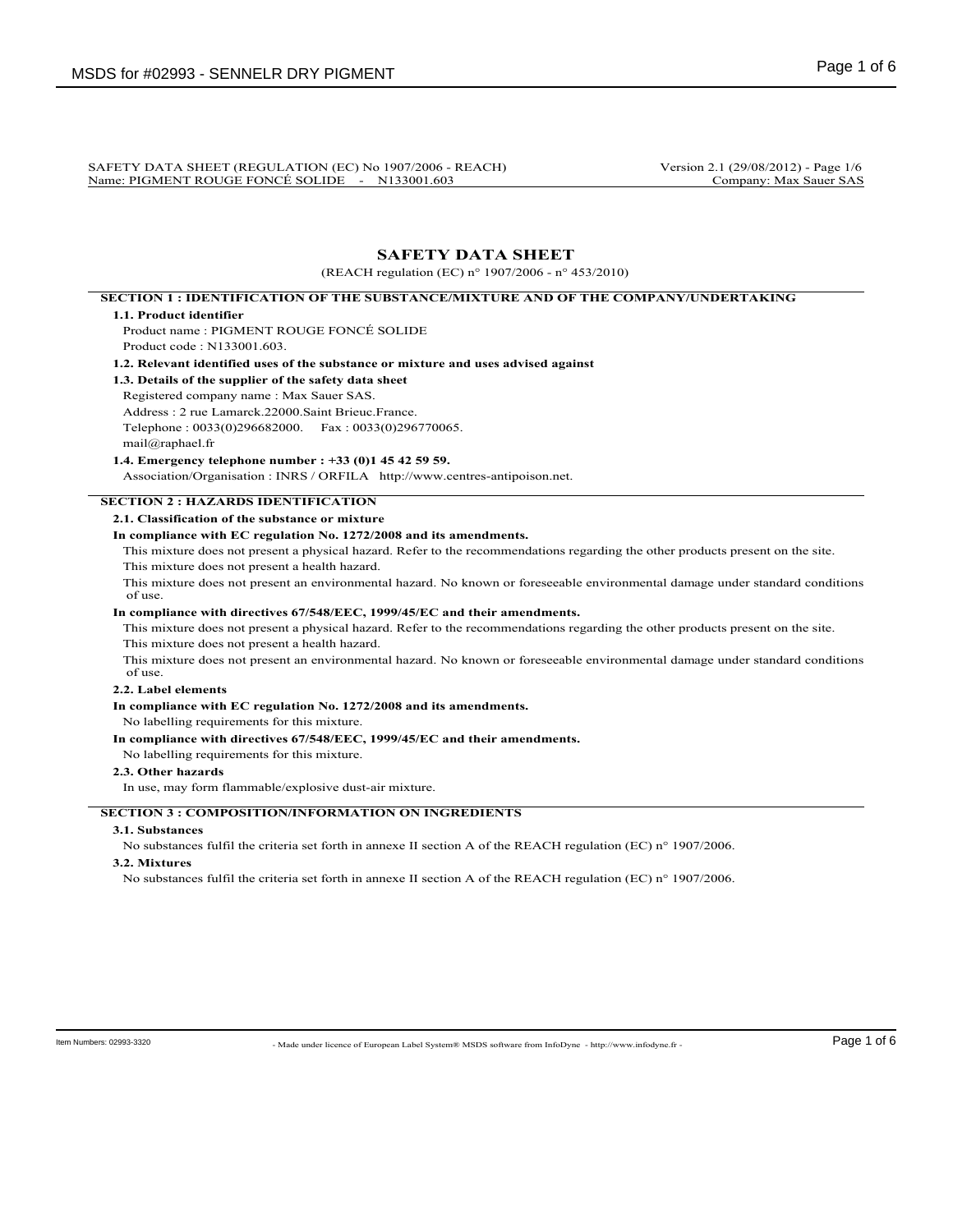#### SAFETY DATA SHEET (REGULATION (EC) No 1907/2006 - REACH) Version 2.1 (29/08/2012) - Page 2/6<br>Name: PIGMENT ROUGE FONCÉ SOLIDE - N133001.603 Company: Max Sauer SAS Name: PIGMENT ROUGE FONCÉ SOLIDE - N133001.603

# **SECTION 4 : FIRST AID MEASURES**

As a general rule, in case of doubt or if symptoms persist, always call a doctor. NEVER induce swallowing by an unconscious person.

#### **4.1. Description of first aid measures**

#### **In the event of splashes or contact with eyes :**

Wash thoroughly with soft, clean water for 15 minutes holding the eyelids open. If there is any redness, pain or visual impairment, consult an ophthalmologist.

#### **In the event of splashes or contact with skin :**

Watch out for any remaining product between skin and clothing, watches, shoes, etc.

#### **In the event of swallowing :**

Seek medical attention, showing the label.

**4.2. Most important symptoms and effects, both acute and delayed**

#### No data available.

**4.3. Indication of any immediate medical attention and special treatment needed** No data available.

### **SECTION 5 : FIREFIGHTING MEASURES**

Non-flammable.

## **5.1. Extinguishing media**

### **5.2. Special hazards arising from the substance or mixture**

A fire will often produce a thick black smoke. Exposure to decomposition products may be hazardous to health.

Do not breathe in smoke.

In the event of a fire, the following may be formed :

- carbon monoxide (CO)

- carbon dioxide (CO2)

#### **5.3. Advice for firefighters**

No data available.

# **SECTION 6 : ACCIDENTAL RELEASE MEASURES**

#### **6.1. Personal precautions, protective equipment and emergency procedures**

Consult the safety measures listed under headings 7 and 8.

#### **For fire-fighters**

Fire-fighters will be equipped with suitable personal protective equipment (See section 8).

**6.2. Environmental precautions**

Prevent any material from entering drains or waterways.

**6.3. Methods and material for containment and cleaning up**

Retrieve the product by mechanical means (sweeping/vacuuming) : do not generate dust.

**6.4. Reference to other sections**

No data available.

### **SECTION 7 : HANDLING AND STORAGE**

Requirements relating to storage premises apply to all facilities where the mixture is handled.

Anyone suffering from respiratory problems or allergies must not handle or be exposed to powdered paints

**7.1. Precautions for safe handling**

Always wash hands after handling.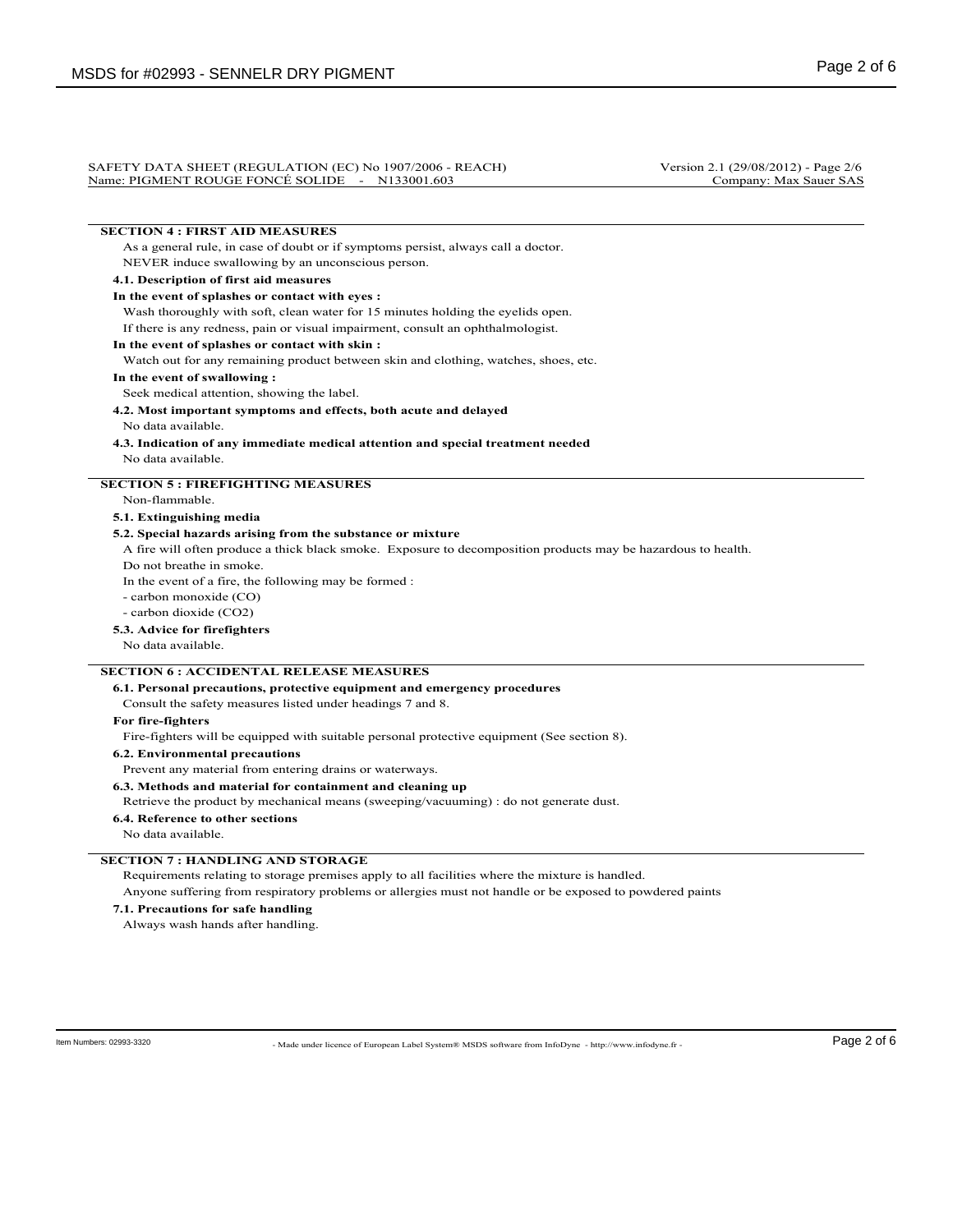#### SAFETY DATA SHEET (REGULATION (EC) No 1907/2006 - REACH) Version 2.1 (29/08/2012) - Page 3/6<br>Name: PIGMENT ROUGE FONCÉ SOLIDE - N133001.603 Company: Max Sauer SAS Name: PIGMENT ROUGE FONCÉ SOLIDE - N133001.603

#### **Fire prevention :**

Precautions must be taken to prevent any dust formation at a concentration higher than ignition or explosion concentration or the occupational exposure limits.

Use the mixture in premises free of naked flames or other sources of ignition and ensure that electrical equipment is suitably protected.

Keep packages tightly closed and away from sources of heat, sparks and naked flames.

Prevent access by unauthorised personnel.

**Recommended equipment and procedures :**

For personal protection, see section 8.

Observe precautions stated on label and also industrial safety regulations.

Packages which have been opened must be reclosed carefully and stored in an upright position.

#### **Prohibited equipment and procedures :**

#### No smoking, eating or drinking in areas where the mixture is used.

#### **7.2. Conditions for safe storage, including any incompatibilities**

No data available.

#### **Storage**

Keep out of reach of children.

Keep well away from all sources of ignition, heat and direct sunlight

#### **Packaging**

Always keep in packaging made of an identical material to the original.

**7.3. Specific end use(s)**

No data available.

### **SECTION 8 : EXPOSURE CONTROLS/PERSONAL PROTECTION**

## **8.1. Control parameters**

No data available.

# **8.2. Exposure controls**

#### **Personal protection measures, such as personal protective equipment**

Pictogram(s) indicating the obligation of wearing personal protective equipment (PPE) :



Use personal protective equipment that is clean and has been properly maintained.

Store personal protective equipment in a clean place, away from the work area.

Never eat, drink or smoke during use. Remove and wash contaminated clothing before re-using. Ensure that there is adequate ventilation, especially in confined areas.

# **- Eye / face protection**

Avoid contact with eyes.

Before handling powders or dust emission, wear mask goggles in accordance with standard EN166.

**- Hand protection**

Wear suitable protective gloves in the event of prolonged or repeated skin contact.

**- Body protection**

Work clothing worn by personnel shall be laundered regularly.

After contact with the product, all parts of the body that have been soiled must be washed.

- **Respiratory protection**
- Avoid breathing dust.
- Type of FFP mask :

Wear a disposable half-mask dust filter in accordance with standard EN149.

- Made under licence of European Label System® MSDS software from InfoDyne - http://www.infodyne.fr - Item Numbers: 02993-3320 Page 3 of 6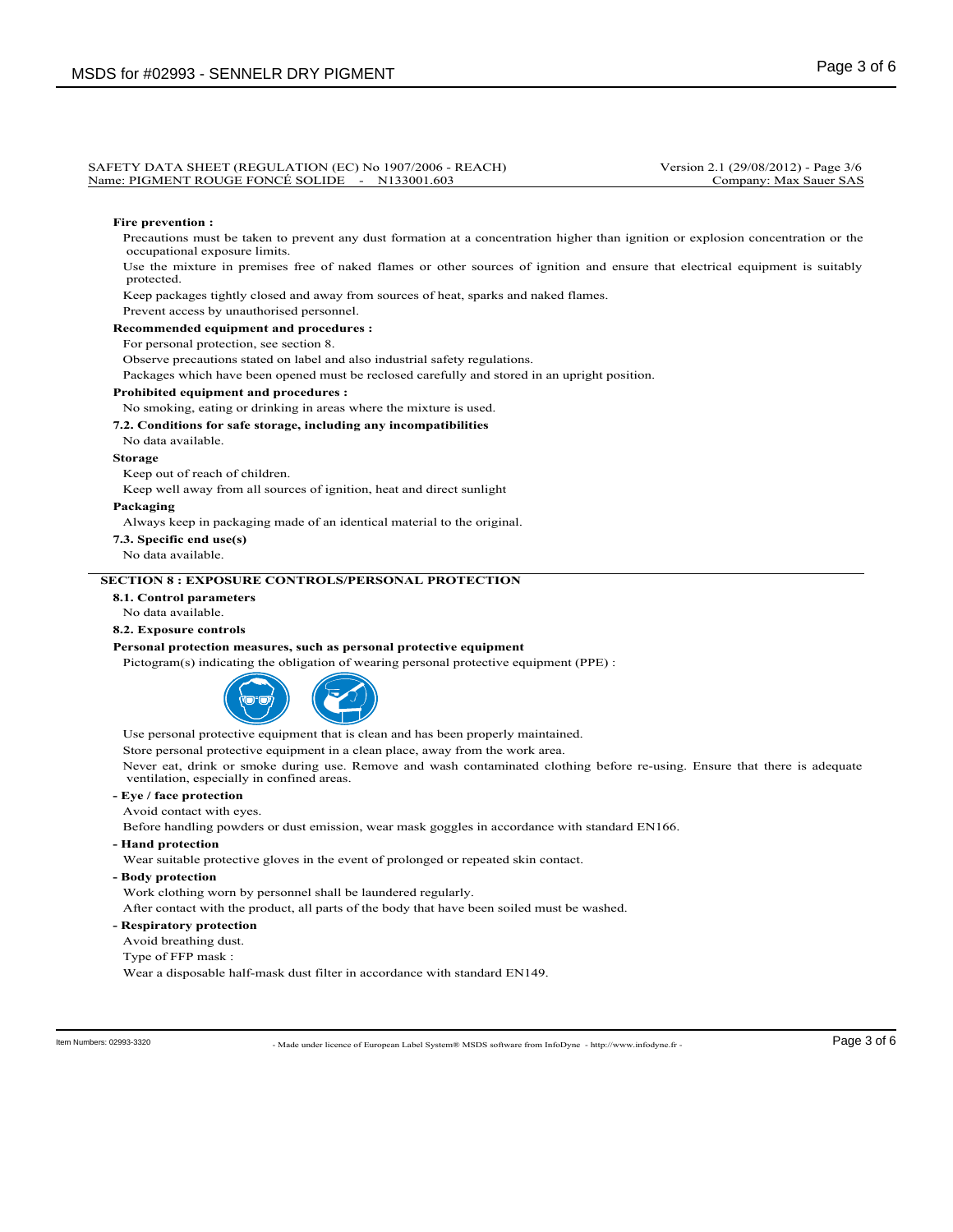#### SAFETY DATA SHEET (REGULATION (EC) No 1907/2006 - REACH) Version 2.1 (29/08/2012) - Page 4/6 Name: PIGMENT ROUGE FONCÉ SOLIDE - N133001.603 Company: Max Sauer SAS

|                                                                                             | <b>SECTION 9: PHYSICAL AND CHEMICAL PROPERTIES</b>                                                                          |
|---------------------------------------------------------------------------------------------|-----------------------------------------------------------------------------------------------------------------------------|
| 9.1. Information on basic physical and chemical properties                                  |                                                                                                                             |
| <b>General information:</b>                                                                 |                                                                                                                             |
| Physical state:                                                                             | powder or dust.                                                                                                             |
| Important health, safety and environmental information                                      |                                                                                                                             |
| $pH$ :                                                                                      | Not stated.                                                                                                                 |
|                                                                                             | neutral.                                                                                                                    |
| Boiling point/boiling range :                                                               | not specified.                                                                                                              |
| Flash point interval:                                                                       | not relevant.                                                                                                               |
| Vapour pressure :                                                                           | not relevant.                                                                                                               |
| Density:                                                                                    | >1                                                                                                                          |
| Water solubility:                                                                           | Insoluble.                                                                                                                  |
| Melting point/melting range:                                                                | not specified.                                                                                                              |
| Self-ignition temperature :                                                                 | not specified.                                                                                                              |
| Decomposition point/decomposition range :                                                   | not specified.                                                                                                              |
| 9.2. Other information                                                                      |                                                                                                                             |
| No data available.                                                                          |                                                                                                                             |
| <b>SECTION 10 : STABILITY AND REACTIVITY</b>                                                |                                                                                                                             |
| 10.1. Reactivity                                                                            |                                                                                                                             |
| No data available.                                                                          |                                                                                                                             |
| 10.2. Chemical stability                                                                    |                                                                                                                             |
| This mixture is stable under the recommended handling and storage conditions in section 7.  |                                                                                                                             |
| 10.3. Possibility of hazardous reactions                                                    |                                                                                                                             |
| dioxide, fumes and nitrogen oxide.                                                          | When exposed to high temperatures, the mixture can release hazardous decomposition products, such as carbon monoxide and    |
| 10.4. Conditions to avoid                                                                   |                                                                                                                             |
| Avoid:                                                                                      |                                                                                                                             |
| - formation of dusts                                                                        |                                                                                                                             |
| Dusts can form an explosive mixture with air.                                               |                                                                                                                             |
| 10.5. Incompatible materials                                                                |                                                                                                                             |
| 10.6. Hazardous decomposition products                                                      |                                                                                                                             |
| The thermal decomposition may release/form :                                                |                                                                                                                             |
| - carbon monoxide (CO)                                                                      |                                                                                                                             |
|                                                                                             |                                                                                                                             |
| - carbon dioxide (CO2)                                                                      |                                                                                                                             |
|                                                                                             |                                                                                                                             |
|                                                                                             |                                                                                                                             |
| <b>SECTION 11 : TOXICOLOGICAL INFORMATION</b><br>11.1. Information on toxicological effects |                                                                                                                             |
| 11.1.1. Substances                                                                          | Powdered paints may cause local skin irritation, in folds in the skin or on contact with tight clothing (too tight fitting) |
|                                                                                             |                                                                                                                             |
| No toxicological data available for the substances.<br>11.1.2. Mixture                      |                                                                                                                             |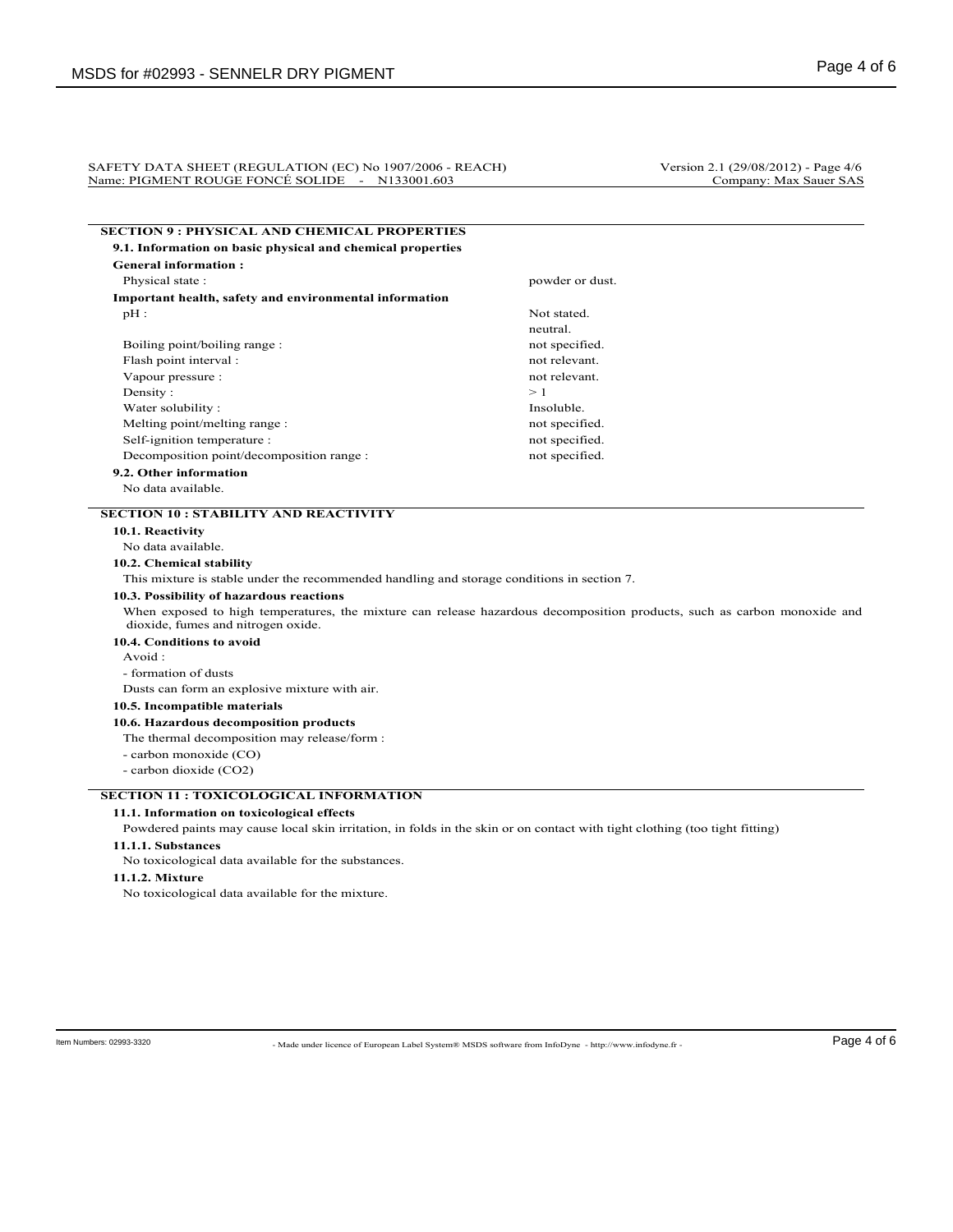#### SAFETY DATA SHEET (REGULATION (EC) No 1907/2006 - REACH) Version 2.1 (29/08/2012) - Page 5/6<br>Name: PIGMENT ROUGE FONCÉ SOLIDE - N133001.603 Company: Max Sauer SAS Name: PIGMENT ROUGE FONCÉ SOLIDE - N133001.603

# **SECTION 12 : ECOLOGICAL INFORMATION**

# **12.1. Toxicity**

# **12.1.1. Substances**

No aquatic toxicity data available for the substances.

### **12.1.2. Mixtures**

No aquatic toxicity data available for the mixture.

**12.2. Persistence and degradability**

#### No data available.

**12.3. Bioaccumulative potential**

# No data available.

**12.4. Mobility in soil**

# No data available.

**12.5. Results of PBT and vPvB assessment**

No data available.

**12.6. Other adverse effects**

No data available.

# **SECTION 13 : DISPOSAL CONSIDERATIONS**

Proper waste management of the mixture and/or its container must be determined in accordance with Directive 2008/98/EC.

#### **13.1. Waste treatment methods**

Do not pour into drains or waterways.

#### **Waste :**

Waste management is carried out without endangering human health, without harming the environment and, in particular without risk to water, air, soil, plants or animals.

Recycle or dispose of waste in compliance with current legislation, preferably via a certified collector or company.

Do not contaminate the ground or water with waste, do not dispose of waste into the environment.

### **Soiled packaging :**

Empty container completely. Keep label(s) on container.

Give to a certified disposal contractor.

# **SECTION 14 : TRANSPORT INFORMATION**

Exempt from transport classification and labelling.

Transport product in compliance with provisions of the ADR for road, RID for rail, IMDG for sea and ICAO/IATA for air transport (ADR 2011 - IMDG 2010 - ICAO/IATA 2012).

# **SECTION 15 : REGULATORY INFORMATION**

# **15.1. Safety, health and environmental regulations/legislation specific for the substance or mixture**

**- Particular provisions :**

No data available.